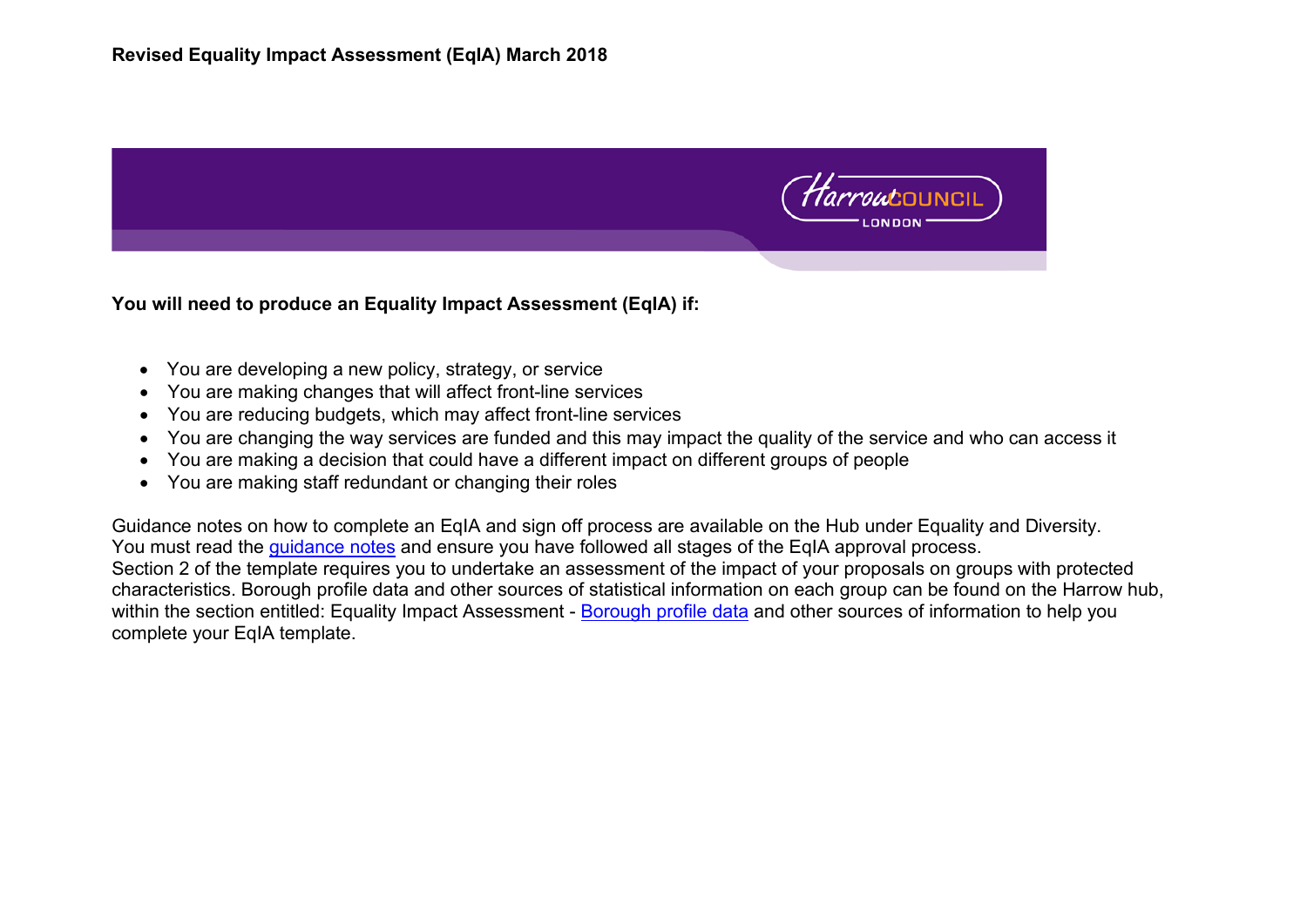| <b>Equality Impact Assessment (EqIA)</b>                                  |                                                                                                                 |                                                              |                                                                                                                                  |  |  |  |
|---------------------------------------------------------------------------|-----------------------------------------------------------------------------------------------------------------|--------------------------------------------------------------|----------------------------------------------------------------------------------------------------------------------------------|--|--|--|
| <b>Type of Decision:</b>                                                  | ⊙ Cabinet                                                                                                       | C Portfolio holder                                           | O Other (state)                                                                                                                  |  |  |  |
| <b>Title of Proposal</b>                                                  | <b>Additional Restriction Grant Revised Policy</b><br>Date EqIA created 9th February 2021<br>March 2021 Cabinet |                                                              |                                                                                                                                  |  |  |  |
| Name and job title of completing/lead<br><b>Officer</b>                   | Mark Billington,                                                                                                |                                                              |                                                                                                                                  |  |  |  |
| <b>Directorate/ Service responsible</b><br><b>Organisational approval</b> |                                                                                                                 | Community Directorate, Enterprise Service                    |                                                                                                                                  |  |  |  |
| EqIA approved by Directorate<br><b>Equalities Lead</b>                    | <b>Signature</b>                                                                                                | Digitally<br>Dave by Dave Corby<br>Corby Date:<br>14:30:27 Z | Name - Dave Corby<br>$\boxtimes$<br>Tick this box to indicate that you have<br>approved this EqIA<br>Date of approval 11/02/2021 |  |  |  |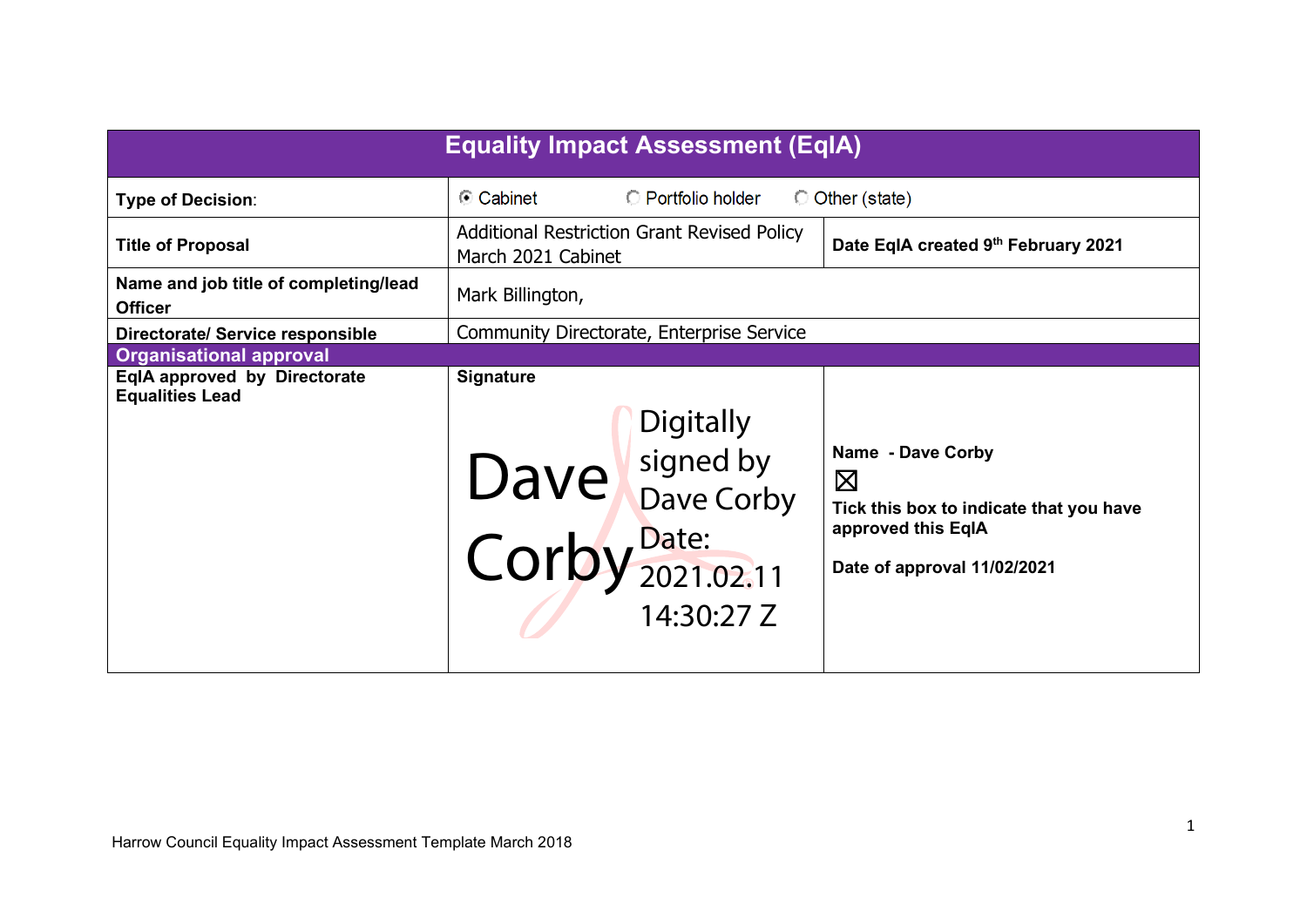#### **1. Summary of proposal, impact on groups with protected characteristics and mitigating actions** (to be completed **after** you have completed sections 2 - 5)

#### **a) What is your proposal?**

The implementation of a revised Additional Restrictions Grant Policy (ARG), will expand the sectors eligible for grant funding and to expand the range of business support programmes available, it will increase the capacity off the HA1 Business Improvement District to and Traders Associations to support respectively Harrow Town Centre and district and local shopping centres.

## **b) Summarise the impact of your proposal on groups with protected characteristics**

The ARG is currently targeted at occupied retail, hospitality, sports, culture leisure businesses and their suppliers with properties with a rateable value under £51,000 and non-business rate payers (including home based). It will support sole traders, micro-businesses and small to medium size properties and it is likely that the owners and users will reflect the diversity of the borough. This policy revision will expand provision to businesses that can no longer trade because their landlord has closed the premises (for C19 reasons) and to taxi / mini cab companies that are also employed by London Council's and on their register to provide Taxi card concessions. It will build on existing provision by delivering programmes to support innovation and to address climate change. It will provide a grant to HA1BID to compensate for loss of the levy on the rates and in return require the BID to support and promote public health, employment and business support programmes that are aimed at supporting people into work, safeguarding jobs and job creation through supporting local businesses. Supporting small, independent traders in the local and district centres to organise themselves and promote those centres. It should be noted that retail, hospitality and personal services are key providers of employment to young people, women and BAME residents. l

By awarding this relief it will be supporting the corporate value of supporting local businesses and to promote a Thriving Economy. Harrow has 15,000 businesses registered for VAT & or PAYE, 95% of business employ less than 10 people, only 2.2% employ over 20 people, and 13.1% of economically active residents are self-employed. Those businesses and sef- employed residents are likely to reflect the demography of Harrow's population.

# **c) Summarise any potential negative impact(s) identified and mitigating actions**

There is no identified negative impact on the groups.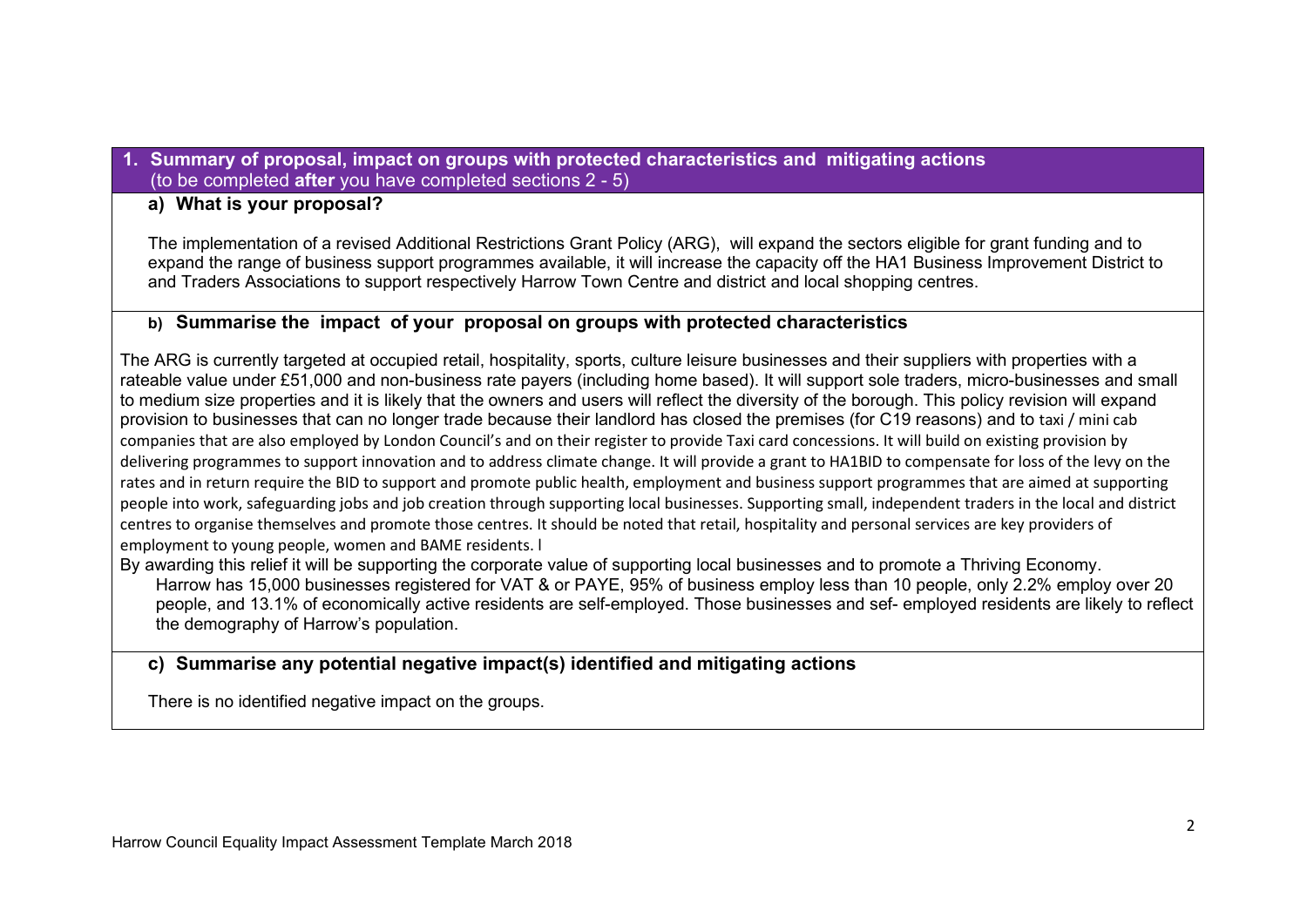| 2. Assessing impact                                                                                                                                                                                                                                                                                                                                                                                                                                                                                                                  |                                                                                                                                                                                                                                                                                                                                           |                                                                                                                                                                                                                                                              |                             |       |             |
|--------------------------------------------------------------------------------------------------------------------------------------------------------------------------------------------------------------------------------------------------------------------------------------------------------------------------------------------------------------------------------------------------------------------------------------------------------------------------------------------------------------------------------------|-------------------------------------------------------------------------------------------------------------------------------------------------------------------------------------------------------------------------------------------------------------------------------------------------------------------------------------------|--------------------------------------------------------------------------------------------------------------------------------------------------------------------------------------------------------------------------------------------------------------|-----------------------------|-------|-------------|
| You are required to undertake a detailed analysis of the impact of your proposals on groups with<br>protected characteristics. You should refer to borough profile data, equalities data, service user<br>information, consultation responses and any other relevant data/evidence to help you assess and explain<br>what impact (if any) your proposal(s) will have on each group. Where there are gaps in data, you should<br>state this in the boxes below and what action (if any), you will take to address this in the future. |                                                                                                                                                                                                                                                                                                                                           | What does the evidence tell you about the<br>impact your proposal may have on groups<br>with protected characteristics? Click the<br>relevant box to indicate whether your<br>proposal will have a positive impact,<br>negative (minor, major), or no impact |                             |       |             |
| <b>Protected</b><br>characteristic                                                                                                                                                                                                                                                                                                                                                                                                                                                                                                   | For each protected characteristic, explain in detail what the evidence is suggesting and<br>the impact of your proposal (if any). Click the appropriate box on the right to indicate the                                                                                                                                                  |                                                                                                                                                                                                                                                              | <b>Negative</b><br>impact   |       |             |
|                                                                                                                                                                                                                                                                                                                                                                                                                                                                                                                                      | outcome of your analysis.                                                                                                                                                                                                                                                                                                                 | Positive<br>impact                                                                                                                                                                                                                                           | Minor                       | Major | Vo impact   |
| Age                                                                                                                                                                                                                                                                                                                                                                                                                                                                                                                                  | Business Rates are not calculated based on age and the records do not show or hold<br>this information. Rates liability may fall on an individual or a corporate liability.                                                                                                                                                               |                                                                                                                                                                                                                                                              |                             |       |             |
|                                                                                                                                                                                                                                                                                                                                                                                                                                                                                                                                      | The Business Support programmes will include a Diagnostic which will identify support<br>required and tailor to the learning and support needs of the beneficiary. Requiring the<br>BID to promote Kick Start will support those most affected by unemployment                                                                            |                                                                                                                                                                                                                                                              | $\mathcal{L}_{\mathcal{A}}$ |       | $\boxtimes$ |
| <b>Disability</b>                                                                                                                                                                                                                                                                                                                                                                                                                                                                                                                    | Business Rates are not calculated based on disability and the records do not show this<br>information.<br>The Harrow website allows customers to self-serve and incorporates Accessibility tools<br>which enables access to MyHarrow Account and application forms and other<br>information about reliefs.                                |                                                                                                                                                                                                                                                              |                             |       |             |
|                                                                                                                                                                                                                                                                                                                                                                                                                                                                                                                                      | This policy does not refer to this status in determining any award.<br>The Business Support programmes will include a Diagnostic which will identify support<br>required and tailor to the learning and support needs of the beneficiary. Supporting cab<br>companies licensed to carry vulnerable people will support disabled residents |                                                                                                                                                                                                                                                              |                             |       | $\boxtimes$ |
| <b>Gender</b><br>reassignment                                                                                                                                                                                                                                                                                                                                                                                                                                                                                                        | No information held however business rates are not calculated based on gender or<br>gender reassignment and this policy does not refer to this status in determining any<br>award.                                                                                                                                                        |                                                                                                                                                                                                                                                              |                             |       | $\boxtimes$ |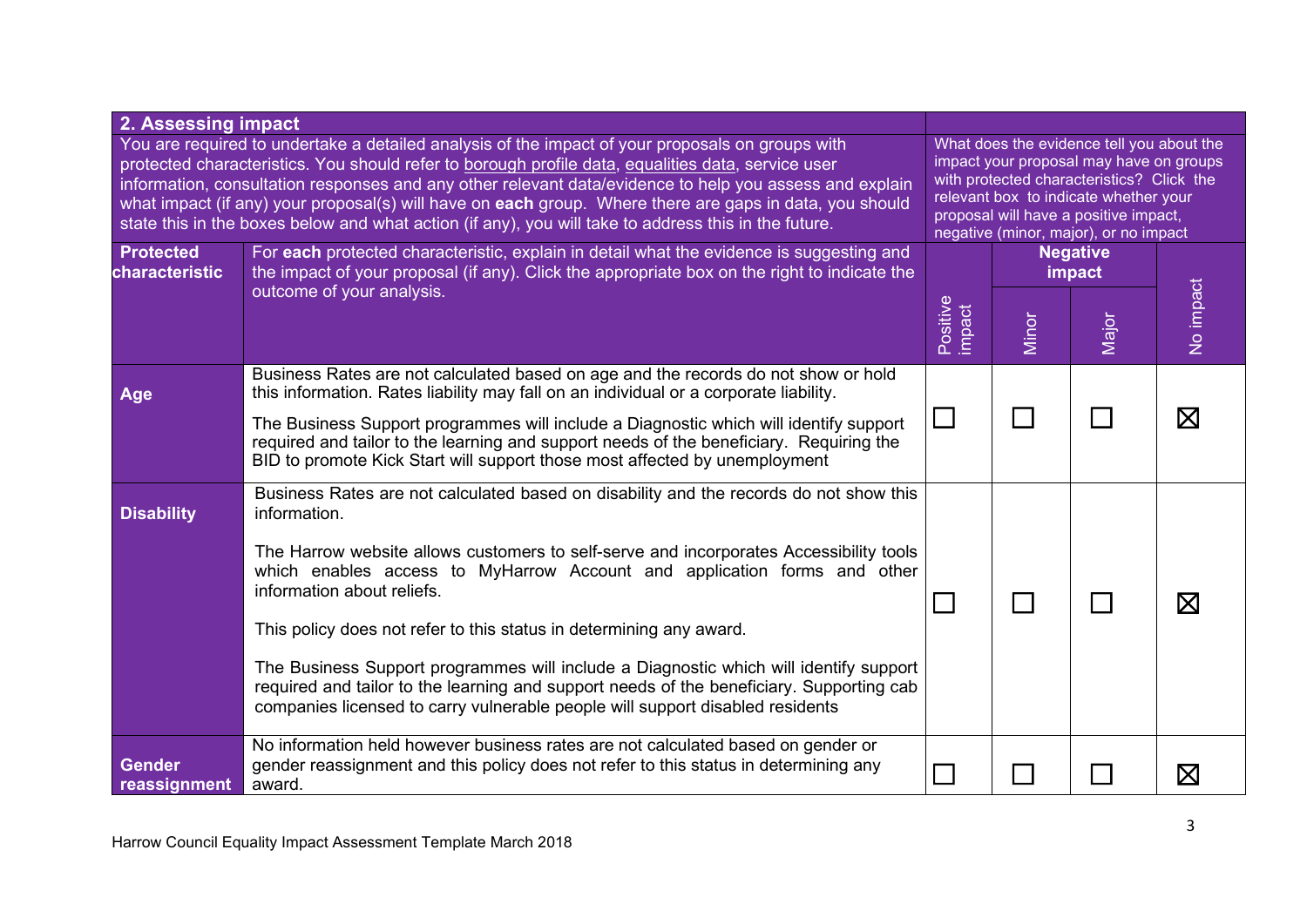|                                                    | The Business Support programmes will include a Diagnostic which will identify support<br>required and tailor to the learning and support needs of the beneficiary                                                                                                                                                                                                                                                                                                                                                                                                                                                                                                                                                                                                                                                                                                                                                                                   |  |             |
|----------------------------------------------------|-----------------------------------------------------------------------------------------------------------------------------------------------------------------------------------------------------------------------------------------------------------------------------------------------------------------------------------------------------------------------------------------------------------------------------------------------------------------------------------------------------------------------------------------------------------------------------------------------------------------------------------------------------------------------------------------------------------------------------------------------------------------------------------------------------------------------------------------------------------------------------------------------------------------------------------------------------|--|-------------|
| <b>Marriage and</b><br><b>Civil</b><br>Partnership | Regulations allow for all partners to be held jointly and severally liable regardless of<br>their marital status. Information is held on titles only where it is a personal liability rather<br>than a corporate organisation. Business rates are not calculated based on marriage or<br>civil partnership and this policy does not refer to this status in determining any award<br>The Business Support programmes will include a Diagnostic which will identify support<br>required and tailor to the learning and support needs of the beneficiary.                                                                                                                                                                                                                                                                                                                                                                                             |  | $\boxtimes$ |
| Pregnancy<br>and Maternity                         | No information held however business rates are not calculated based on these<br>circumstances and this policy does not refer to this status in determining any award.<br>The Business Support programmes will include a Diagnostic which will identify support<br>required and tailor to the learning and support needs of the beneficiary                                                                                                                                                                                                                                                                                                                                                                                                                                                                                                                                                                                                          |  | $\boxtimes$ |
| Race/<br><b>Ethnicity</b>                          | Business Rates are not calculated based on disability and the records do not show this<br>information.<br>Business Rates may be a personal or a corporate liability so the borough information<br>may not be representative of the actual ratepayers.<br>Corporately documents are no longer held in a variety of different languages however<br>Access Harrow are able to provide translation services where required.<br>As this policy is aimed at micro businesses, sole traders, small to medium size<br>properties it is likely that the business owners and users will be reflective of the borough<br>diversity and so this policy will support the different races within the local community.<br>This policy does not refer to this status in determining any award.<br>The Business Support programmes will include a Diagnostic which will identify support<br>required and tailor to the learning and support needs of the beneficiary |  | $\boxtimes$ |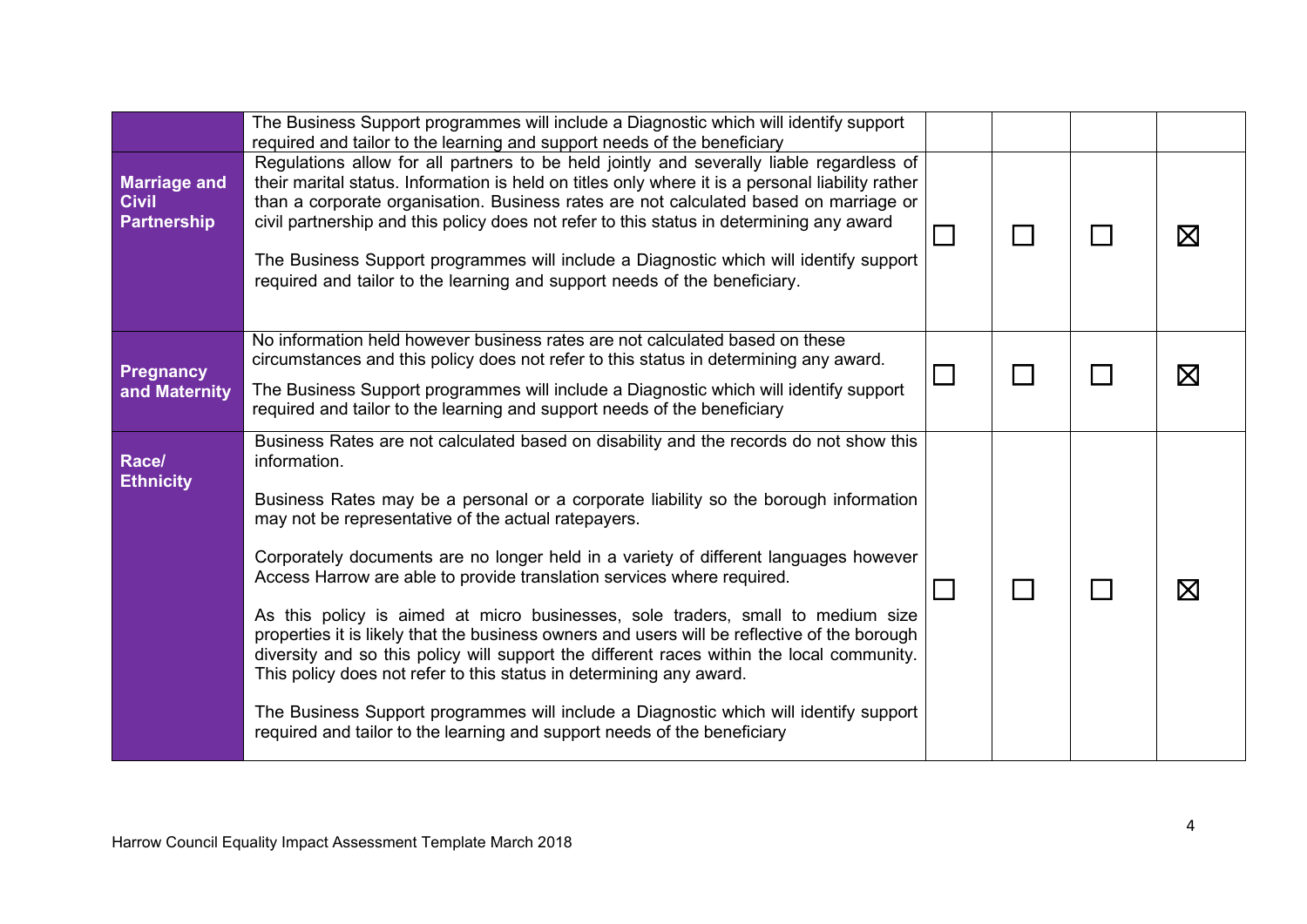| <b>Religion or</b><br>belief        | Religion and belief are not held on the records for Business Rates and are not taken<br>into account in the calculation of Business Rates.<br>Business Rates may be a personal or a corporate liability so the borough information<br>may not be representative of the actual ratepayers.<br>All staff who would be assessing entitlement to relief undertake equalities and diversity<br>training on an annual basis.<br>As this policy is aimed at micro businesses, sole traders and small to medium size<br>properties it is likely that the business owners and users will be reflective of the borough<br>diversity and so this policy will support the different religions within the local community.<br>This policy does not refer to this status in determining any award<br>The Business Support programmes will include a Diagnostic which will identify support<br>required and tailor to the learning and support needs of the beneficiary |                | $\boxtimes$ |
|-------------------------------------|----------------------------------------------------------------------------------------------------------------------------------------------------------------------------------------------------------------------------------------------------------------------------------------------------------------------------------------------------------------------------------------------------------------------------------------------------------------------------------------------------------------------------------------------------------------------------------------------------------------------------------------------------------------------------------------------------------------------------------------------------------------------------------------------------------------------------------------------------------------------------------------------------------------------------------------------------------|----------------|-------------|
| <b>Sex</b>                          | The title of the ratepayer if a personal liability is held but not used to calculate the<br>charge.<br>Business Rates may be a personal or a corporate liability so the borough information<br>may not be representative of the actual ratepayers. This policy does not refer to this<br>status in determining any award<br>The Business Support programmes will include a Diagnostic which will identify support<br>required and tailor to the learning and support needs of the beneficiary                                                                                                                                                                                                                                                                                                                                                                                                                                                            | $\mathbb{R}^n$ | $\boxtimes$ |
| <b>Sexual</b><br><b>Orientation</b> | This information is not held and is not used to calculate the charge. This policy does not<br>refer to this status in determining any award<br>The Business Support programmes will include a Diagnostic which will identify support<br>required and tailor to the learning and support needs of the beneficiary                                                                                                                                                                                                                                                                                                                                                                                                                                                                                                                                                                                                                                         |                | $\boxtimes$ |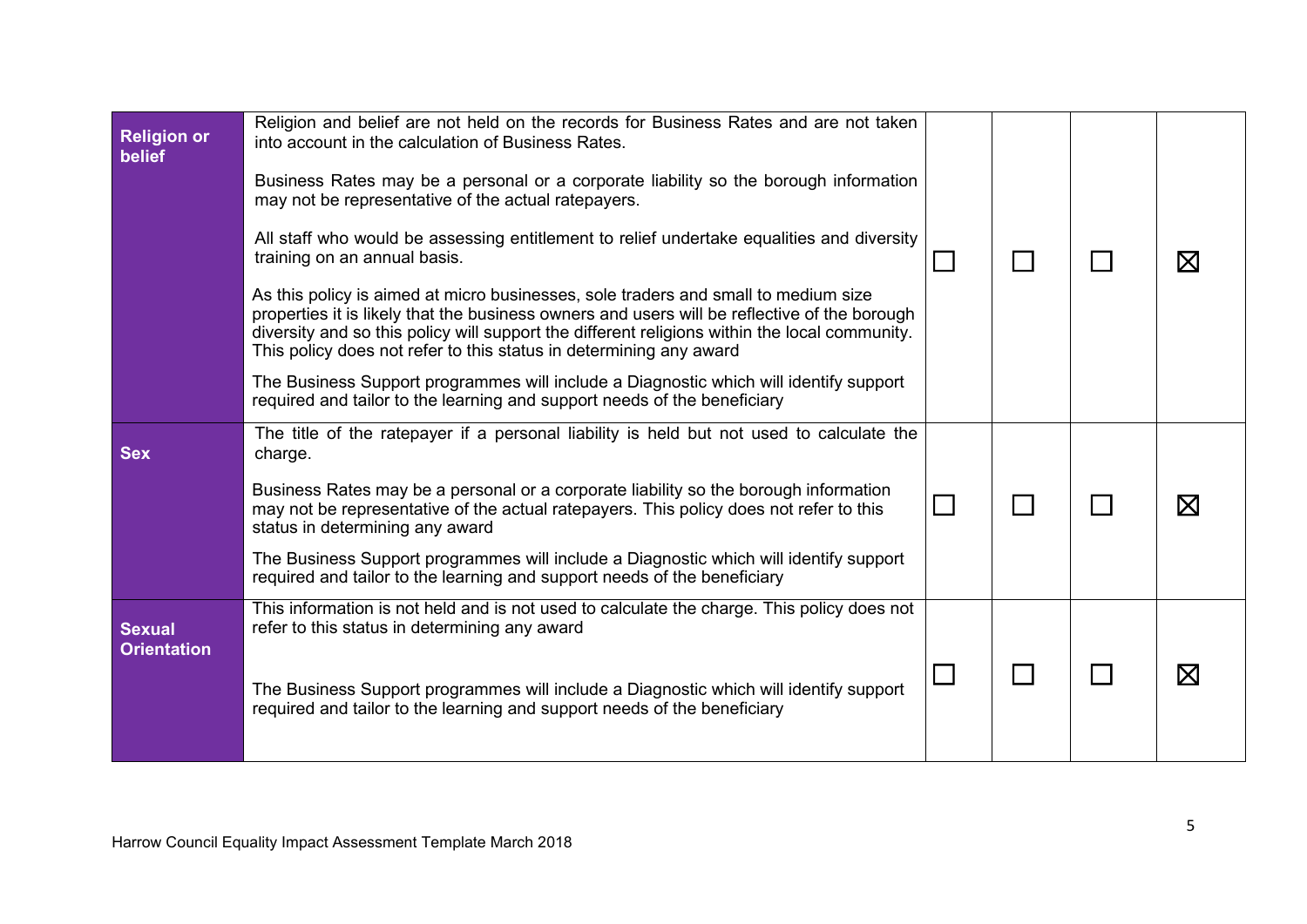**2.1 Cumulative impact – considering what else is happening within the Council and Harrow as a whole, could your proposals have a cumulative impact on groups with protected characteristics?**

 $\square$  Yes No  $\square$ 

If you clicked the Yes box, which groups with protected characteristics could be affected and what is the potential impact? Include details in the space below

#### **3. Actions to mitigate/remove negative impact**

**Only complete this section if your assessment (in section 2) suggests that your proposals may have a negative impact on groups with protected characteristics. If you have not identified any negative impacts, please complete sections 4 and 5.**

In the table below, please state what these potential negative impact (s) are, mitigating actions and steps taken to ensure that these measures will address and remove any negative impacts identified and by when. Please also state how you will monitor the impact of your proposal once implemented.

| State what the negative                                               | Measures to mitigate negative impact (provide                                                       | What action (s) will you take to assess whether                                                     | <b>Deadline</b> | <b>Lead Officer</b> |
|-----------------------------------------------------------------------|-----------------------------------------------------------------------------------------------------|-----------------------------------------------------------------------------------------------------|-----------------|---------------------|
| $impect(s)$ are for <b>each</b> group,                                | details, including details of and additional                                                        | these measures have addressed and removed                                                           | date            |                     |
| identified in section 2. In addition,<br>you should also consider and | consultation undertaken/to be carried out in the<br>future). If you are unable to identify measures | any negative impacts identified in your analysis?<br>Please provide details. If you have previously |                 |                     |
| state potential risks associated                                      | to mitigate impact, please state so and provide                                                     | stated that you are unable to identify measures                                                     |                 |                     |
| with your proposal.                                                   | a brief explanation.                                                                                | to mitigate impact please state below.                                                              |                 |                     |
|                                                                       |                                                                                                     |                                                                                                     |                 |                     |
|                                                                       |                                                                                                     |                                                                                                     |                 |                     |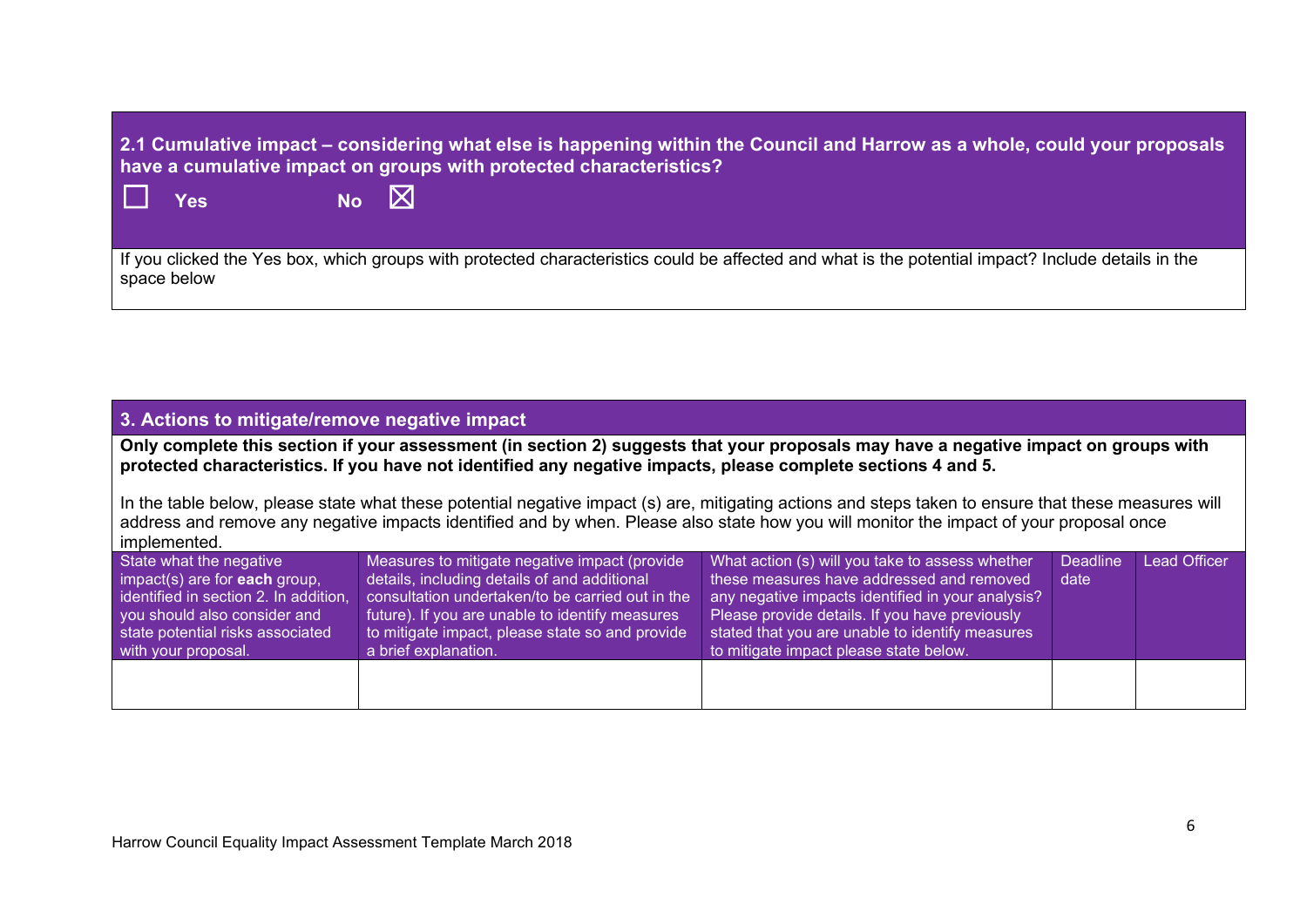### **4. Public Sector Equality Duty**

How does your proposal meet the Public Sector Equality Duty (PSED) to:

- 1. Eliminate unlawful discrimination, harassment and victimisation and other conduct prohibited by the Equality Act 2010
- 2. Advance equality of opportunity between people from different groups
- 3. Foster good relations between people from different groups

#### **Include details in the space below**

The ARG policy is not based on any of the protected characteristics nor does this policy have any inclusion or exclusion of any protected characteristics.

Staff are aware of the facilities to support customers who may have difficulty in completing applications via their annual equality training and our vulnerability policy.

Once the policy is agreed it can be promoted via the Business Newsletter, Harrow Business Forum and the HA1 Business Improvement District advised.

The proposed policy focuses on small and medium sized properties which make up  $\frac{3}{4}$  of the commercial property within the borough. It is probable that the business owners will be representative of the diversity of the borough and will support the local communities and those customers who use their services

The Business Support programmes will include a Diagnostic which will identify support required and tailor to the learning and support needs of the beneficiary.

Harrow has 15,000 businesses registered for VAT & or PAYE, 95% of business employ less than 10 people, only 2.2% employ over 20 people, and 13.1% of economically active residents are self-employed. Those businesses and sef- employed residents are likely to reflect the demography of Harrow's population